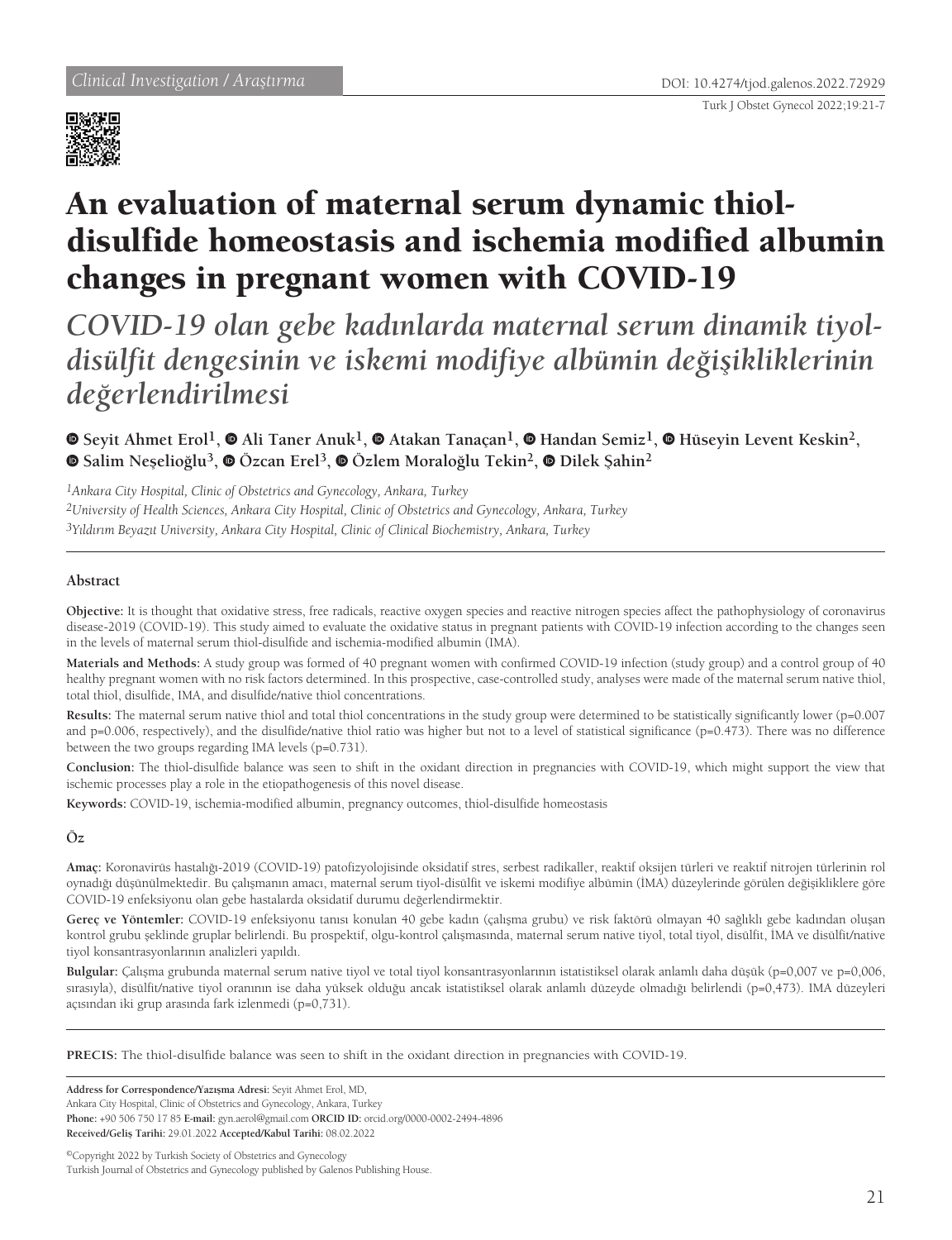**Sonuç:** Gebelikte COVID-19 varlığında tiyol-disülfit dengesinin oksidan yöne kaydığı görülmüştür. Bu durum, bu yeni hastalığın etiyopatogenezinde iskemik süreçlerin varlığını desteklemektedir.

**Anahtar Kelimeler:** COVID-19, iskemi modifiye albümin, gebelik sonuçları, tiyol-disülfit dengesi

## Introduction

The emergence of severe acute respiratory syndrome coronavirus 2 (SARS-CoV-2) in China in December 2019, as the agent of coronavirus disease-2019 (COVID-19), affected the whole world. This highly contagious infectious disease was declared a pandemic on 11.02.2020 by the World Health Organization (WHO)<sup>(1)</sup>. Researchers worldwide have been studying to reveal the complex pathophysiological mechanisms behind this deadly disease at the beginning of the pandemic. However, knowledge of this disease is still very limited and there is no efficient treatment at present. SARS-CoV-2 infects the host respiratory epithelium by cleaving to angiotensin-converting enzyme 2 (ACE-2) receptors. ACE-2 is preponderantly expressed in type II alveolar cells in the lungs $(2)$ . The invasion of the respiratory epithelium usually results in acute respiratory distress syndrome (ARDS). As there is an incremental effect on the permeability of the alveolar-capillary membrane, microthrombus, refractory hypoxemia, and bilateral pulmonary infiltrates can be seen in ARDS<sup>(3)</sup>. Hypoxia and impaired perfusion seem to be the main factors responsible for most systemic complications of COVID-19. Therefore, it has been suggested that oxidative stress (OS), free radicals, reactive oxygen species (ROS), and reactive nitrogen species (RNS) affect the pathophysiology of COVID-19. Moreover, as it has been shown that viral infections could activate the free radical production and could deplete antioxidants, SARS-CoV-2 may trigger OS, in the same way as other RNA viruses<sup>(4,5)</sup>.

During pregnancy, there is a physiological increase in the oxygen consumption of tissues due to the needs of both mother and fetus. Physiological immune tolerance is maintained, thereby allowing the growth of the semi-allograft fetus<sup>(6)</sup>. Although concerns have been raised by physicians about the potential effects of COVID-19 on pregnancy, the above-mentioned adaptive changes may be of benefit to pregnant women as an increased pro-inflammatory cytokine response (cytokine storm) in the host has been reported to be the main pathological event in severe and critical COVID-19 cases<sup>(7)</sup>.

Thiols are organic compounds, which contain a sulfhydryl group that can oxidate to covalent disulfide bonds in OS states. This dynamic balance of thiol-disulfide is essential for the antioxidant defense system, critical cell functions such as cellular transcription, cellular signal transmission, detoxification, enzymatic and apoptotic pathways<sup>(8-10)</sup>. Furthermore, the thioldisulfide homeostasis is a good reflection of the cellular redox system<sup>(11)</sup>. ACE-2 and SARS-CoV-2 spike proteins have been shown to be highly disrupted when all disulfide molecules are reduced to thiol groups. Hence, it has been concluded that this computational result may provide molecular principle for discriminative COVID-19 cellular signaling through OS<sup>(12)</sup>. A

recent study showed that COVID-19 patients had depleted thiol status, and therefore concluded that this could be an effective biomarker in the prediction of the severity of COVID-19<sup>(11)</sup>.

Ischemic conditions activate substantial modifications in the metal-binding capability of albumin, resulting in the altered oxidized form known as ischemia-modified albumin (IMA)<sup>(13)</sup>. Although OS has generally been examined in ischemic cardiac pathologies, ischemia and reperfusion in different tissues may result in elevated IMA levels. Normal trophoblast evolution is related to ischemic conditions and increased IMA concentrations. Higher IMA levels have also been reported in pregnancies with perinatal hypoxia, fetal growth restriction and fetal distress<sup>(9,14)</sup>.

Although the course of pregnancy in women with COVID-19 infection is similar to that of female adult patients of the same age group, there have been reports in literature of increased rates of obstetric complications such as fetal distress, preterm labor and higher cesarean section rates $(7)$ . These complications could be explained by OS in COVID-19 infection. No previous study could be found in the literature that has evaluated the oxidative status of pregnant women with COVID-19 infection, through the examination of the maternal serum thiol-disulfide balance and IMA levels.

Therefore, this study aimed to evaluate the oxidative status of pregnant women with COVID-19 by analyzing the changes in maternal serum dynamic thiol-disulfide homeostasis and IMA levels.

# Materials and Methods

This prospective, case-control study was approved by the Ethics Committee of The Republic of Turkey Ministry of Health Ankara City Hospital (E1-20-954). This hospital is a tertiarylevel reference hospital, which has played a leading role in COVID-19 management throughout the pandemic<sup>(15)</sup>. All the pregnant women included in the study provided informed consent for participation. The study included pregnant women who presented at the Department of Obstetrics and Gynecology between June 19-July 16, 2020. The required data were collected from patient records.

For the calculation of the sample size required by the study, power analysis was performed using G\*Power 3.1.9.4 statistical software on the basis of previous study results. Target alpha (α) and 1-beta (β) error levels were taken as 0.05 and 0.95, respectively, and to obtain 95% power, a minimum of 34 patients were required in each group (total  $68)^{(16,17)}$ .

The study group was formed of 40 pregnant women with a confirmed diagnosis of COVID-19 infection during clinical follow-up and a control group was formed of 40 healthy pregnant women, selected to be similar in terms of demographic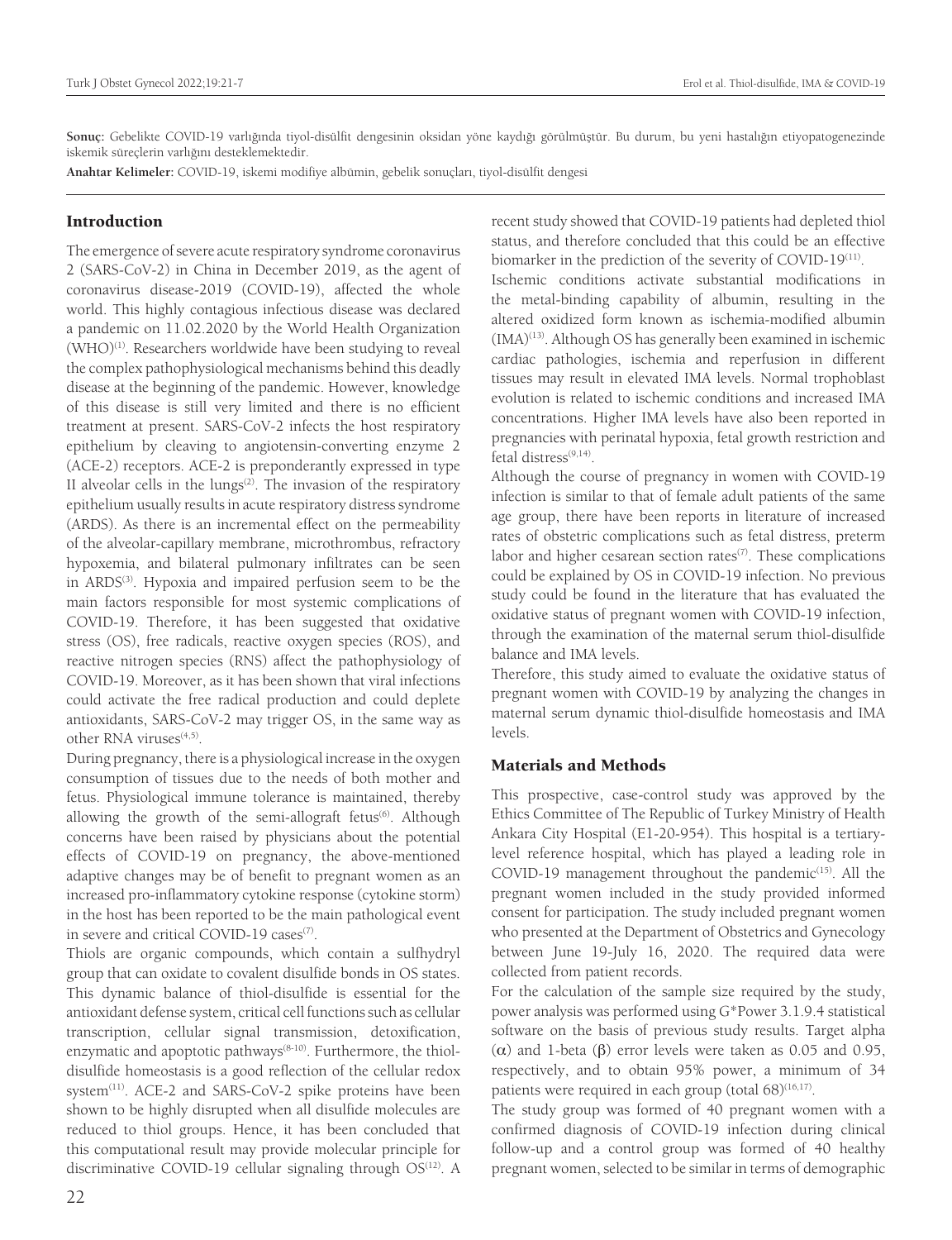characteristics. The inclusion criteria were defined as pregnant women with confirmed COVID-19 infection positivity, who were hospitalized in the relevant period. Patients were excluded from the study if they had any systemic comorbidities or were smokers. The COVID-19 diagnosis was made according to the results of real-time polymerase chain reaction (RT-PCR) test applied to nasopharyngeal and oropharyngeal smears<sup>(18)</sup>. Gestational age was calculated according to the last date of menstruation or ultrasonography in the first trimester. Patients with ongoing pregnancy were followed up, and their neonatal results were recorded.

## **Study Parameters**

Comparisons were made between the groups of maternal age, body mass index (BMI), gravida, parity, previous miscarriage, gestational age at diagnosis, pregnancy status, initial laboratory tests, gestational age at birth, the type of delivery, labor anesthesia, birth weight, Apgar scores at 1 and 5 mins, neonatal outcomes, admission to neonatal intensive care unit (NICU), clinical characteristics and obstetric outcomes.

A record was made of the laboratory parameters on hospital admission, including hemoglobin, hematocrit, leukocyte, neutrophil, lymphocyte, neutrophil- lymphocyte ratio, platelets, erythrocyte sedimentation rate, C-reactive protein, procalcitonin interleukin 6 (IL-6), blood urea nitrogen, creatinine, alanine aminotransferase, and aspartate aminotransferase.

At the time of hospital admission, blood samples were taken from all patients. For the maternal blood serum sample, 5-10 cm3 of blood was taken into a biochemistry tube. Following centrifugation at 3,500 rpm for 10 min, sera were obtained, and the samples were transferred into Eppendorf tubes and stored at -80 °C until assay. When the number of patients required for the study was reached, analysis was made of the specimens in the biochemistry laboratory of our institution.

The thiol-disulfide levels were determined using the spectrophotometric procedure defined by Erel and Neselioglu<sup>(8)</sup>. The albumin-cobalt binding test was used to determine the presence of IMA<sup>(19)</sup>.

## **Statistical Analysis**

Statistical analysis of the study data was performed using IBM SPSS Statistics 22.0 software (IBM Corp., Armonk, NY, USA). Whether or not the data conformed to the normal distribution was assessed with the Kolmogorov-Smirnov test and histograms. As the data were seen to be normally distributed, descriptive numerical statistics were stated as mean and standard deviation values, and categorical variables as number (n) and percentage (%). The Student's t-test was applied to comparisons between groups of numerical data, and the chi-square test was used to compare categorical variables. The level of statistical significance was set at p<0.05.

## **Results**

The neonatal results and demographic data of maternal age, BMI, gestational age at diagnosis, gravida, parity, gestational status, delivery mode, birthweight, Apgar scores, and NICU admission rates are presented in Table 1. The results of the analyses of IMA, native thiol, total thiol, disulfide, and disulfide/ native thiol ratio are shown in Table 2. Inflammatory and other laboratory parameters are presented in Table 3.

The clinical course in the study group of pregnant women diagnosed with COVID-19 was seen to be similar to that of the general population [mild n= $31(77.5\%)$ , moderate n= $5(12.5\%)$ , severe  $n=4$   $(10\%)^{(20,21)}$ . There was seen to be no difference between the two groups in terms of demographic features and neonatal outcomes (p>0.05). The rate of admission to NICU was seen to be higher (23.1%) in the study group of pregnant patients with COVID-19, but not to a statistically significant level (p=0.142).

There was determined to be a statistically significant difference between the groups in terms of the thiol-disulfide homeostasis parameters and IMA levels. Significantly lower native thiol and total thiol values were observed in the COVID-19 group than in the control group (p=0.007 and p=0.006, respectively). A higher but not statistically significant disulfide/native thiol ratio was determined in the COVID-19 group (p=0.473). IMA levels were seen to be similar in the two groups (p=0.731) (Table 2). Inflammation parameters were determined to be statistically significantly higher in the COVID-19 group than in the control group ( $p<0.001$ ,  $p=0.047$  and  $p=0.020$ , respectively) (Table 3).

## **Discussion**

This study aimed to evaluate the role of OS in pregnant women with COVID-19 infection. The study results demonstrated a significant decrease in native thiol and total thiol concentrations in the study group supporting the tendency of thiol-disulfide homeostasis shifting to oxidant status. OS is associated with various conditions such as diabetes mellitus, hypertensive disorders, ischemic coronary artery diseases, premature aging, and different types of cancers<sup>(9,22)</sup>. Increased free radical production and antioxidant consumption can be observed in viral infections, and thus infections caused by RNA viruses, including Herpes, HIV 1, Hepatitis B, C, D, respiratory viruses and coronaviruses could trigger  $OS^{(23,24)}$ .

Cytokine storm related to the release of several cytokines such as interleukin 2 (IL-2), interleukin 6 (IL-6), interleukin 7 (IL-7) and tumor necrosis factor-alpha has been defined in the etiopathogenesis of COVID-19<sup>(25)</sup>. However, ROS and RNS can also cause an oxidative storm that may cause lipid peroxidation, hyalinization, and alterations in the pulmonary alveolar membranes leading to fatal respiratory consequences<sup>(4)</sup>. In elderly patients and those with comorbid conditions, a poor prognosis has also been reported to be associated with exacerbation of pre-existing OS by viral infections(26).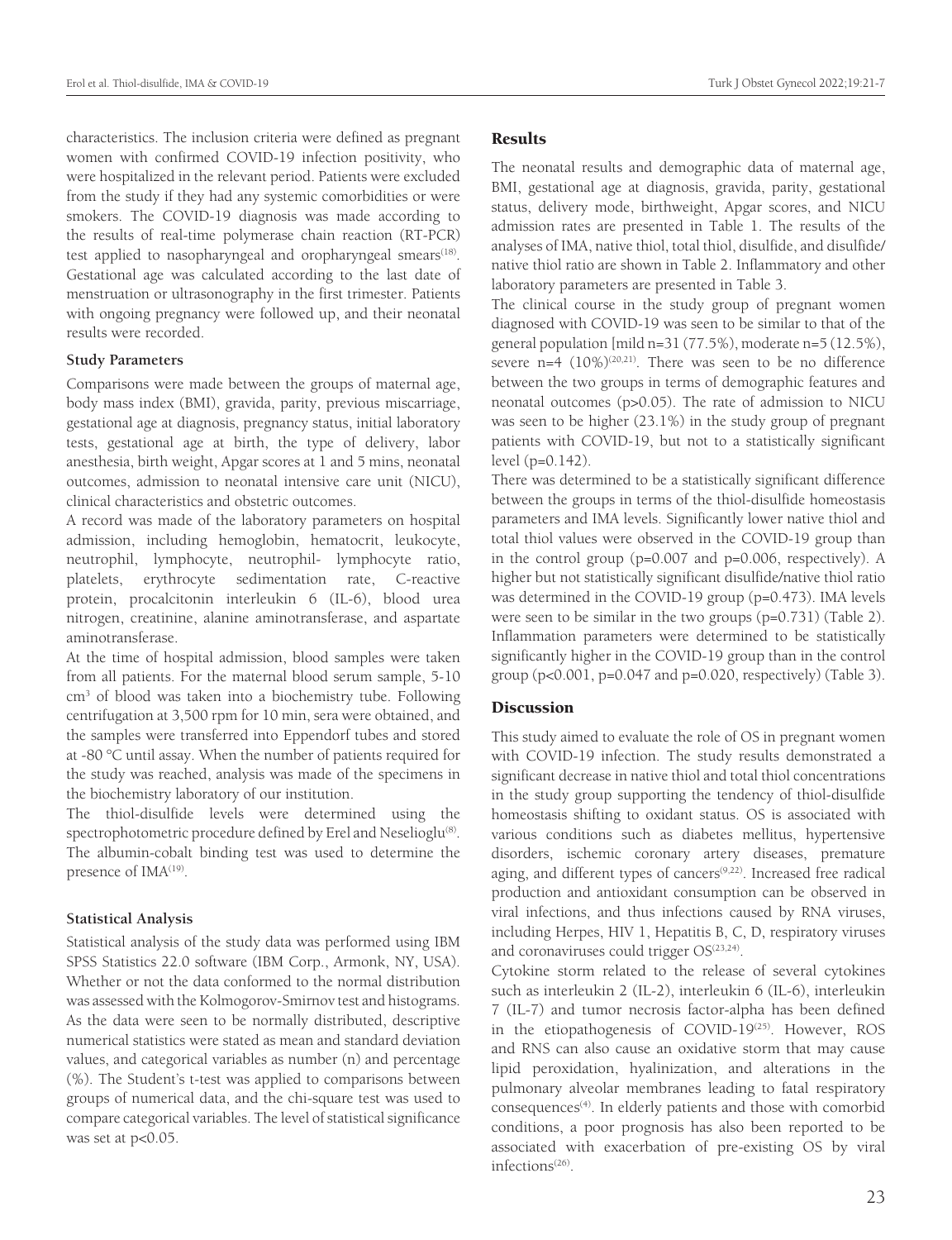Because of physiological adaptations in the cardiorespiratory system and the immune system during pregnancy, pregnant women may become more vulnerable to infections in general. Resistance to hypoxia is lower during pregnancy because of an increase in the transverse diameter of the thorax and elevation of the diaphragm. Because of lung volume changes and vasodilation, mucosal edema may develop with increased secretions in the respiratory tract. Moreover, susceptibility to infection caused by intracellular organisms such as viruses is increased with changes in cellular immunity. Although there is a

|  |  | Table 1. Demographic features, clinical characteristics and obstetric outcomes of the study and control groups <sup>a</sup> |  |
|--|--|-----------------------------------------------------------------------------------------------------------------------------|--|
|--|--|-----------------------------------------------------------------------------------------------------------------------------|--|

| Parameters                                                                                                                                                                                                                                                                              | Group 1<br>$COV$ ID-19<br>$(n=40)$                      | Group 2<br>Control<br>$(n=40)$                        | p-valueb,c         |  |
|-----------------------------------------------------------------------------------------------------------------------------------------------------------------------------------------------------------------------------------------------------------------------------------------|---------------------------------------------------------|-------------------------------------------------------|--------------------|--|
| Maternal age (years)                                                                                                                                                                                                                                                                    | $28.6 \pm 6.7$ (15-45)                                  | $27.3 \pm 5.1(17 - 41)$                               | $0.353^{b}$        |  |
| BMI $(kg/m2)$                                                                                                                                                                                                                                                                           | $27.8 \pm 5.7$<br>$(21.4-43.9)$                         | $27.5+4.7$<br>$(16.6 - 39.2)$                         | 0.764 <sup>b</sup> |  |
| Gravidity                                                                                                                                                                                                                                                                               | $2.7 \pm 1.5$ (1-7)                                     | $2.52 \pm 1.4(1-6)$                                   | 0.594 <sup>b</sup> |  |
| Parity                                                                                                                                                                                                                                                                                  | $1.3 \pm 1$ (0-4)                                       | $l \pm 1.14(0-5)$                                     | $0.261^{b}$        |  |
| Previous miscarriage                                                                                                                                                                                                                                                                    | $0.2\pm0.5$ (0-2)                                       | $0.3\pm0.5(0-2)$                                      | 0.692 <sup>b</sup> |  |
| Gestational age at diagnosis (weeks)                                                                                                                                                                                                                                                    | $27.9 \pm 11.1(5-40)$                                   | $27.3 \pm 10.7$ (6-40)                                | 0.870 <sup>b</sup> |  |
| Pregnancy status<br>Ongoing pregnancy (n=57) (72.2%)<br>Delivered (n=21) (26.6%)<br>Miscarriage $(n=1)$ $(1.3%)$                                                                                                                                                                        | $(n=26)$ (65%)<br>$(n=13)$ (32.5%)<br>$(n=1)$ $(2.5\%)$ | $(n=31) (79.5%)$<br>$(n=8)$ (20.5%)<br>$(n=0)$ $(0%)$ | 0.221c             |  |
| Gestational age at birth (weeks)                                                                                                                                                                                                                                                        | $37.0 \pm 3.6(28 - 41)$                                 | $38.2 \pm 1.1$ (36-40)                                | $0.263^{\rm b}$    |  |
| Route of delivery (n=21)<br>Vaginal (n=7) (33.3%)<br>Cesarean Section (n=14) (66.7%)                                                                                                                                                                                                    | $(n=5)$ (38.5%)<br>$(n=8)$ (61.5%)                      | $(n=2)$ (25%)<br>$(n=6)$ (75%)                        | 0.525c             |  |
| Labor anesthesia $(n=14)$<br>Regional (n=12) (57.1%)<br>General (n=2) (9.5%)                                                                                                                                                                                                            | $(n=7)$ (53.8%)<br>$(n=1)$ $(7.7%)$                     | $(n=5)$ (62.5%)<br>$(n=1)$ $(12.5\%)$                 | 0.797c             |  |
| Birth weight (g)                                                                                                                                                                                                                                                                        | 2923±798<br>$(1200 - 3780)$                             | 3249±275<br>$(2900 - 3700)$                           | 0.197 <sup>b</sup> |  |
| 1 <sup>st</sup> minute Apgar score                                                                                                                                                                                                                                                      | $8.0 \pm 1.15(6-9)$                                     | $7.75 \pm 0.7$ (7-9)                                  | 0.546 <sup>b</sup> |  |
| 5 <sup>th</sup> minute Apgar score                                                                                                                                                                                                                                                      | $9.4\pm0.8$ (8-10)                                      | $9.3 \pm 0.5$ (9-10)                                  | 0.779 <sup>b</sup> |  |
| Neonatal intensive care unit (NICU) admission rate (n, %)                                                                                                                                                                                                                               | $3/13(23.1\%)$                                          | 0/8(0%)                                               | 0.142c             |  |
| BMI: Body mass index, NICU: Neonatal intensive care unit, COVID-19: Coronavirus disease-2019<br><sup>a</sup> Values are given as number (percentage) or mean ± standard deviation (range)<br><sup>b</sup> Statistical analysis was performed using the Independent sample test (t-test) |                                                         |                                                       |                    |  |

c Statistical analysis was performed using the chi-square test

Table 2. Comparisons of thiol-disulfide homeostasis parameters and IMA levels between the groups<sup>a</sup>

| <b>Parameters</b>                                                  | Group 1<br>COVID-19<br>$(n=40)$ | Group 2<br>Control<br>$(n=40)$  | p-value <sup>b</sup> |
|--------------------------------------------------------------------|---------------------------------|---------------------------------|----------------------|
| IMA(U/mL)                                                          | $0.67\pm0.02$ (0.63-0.74)       | $0.68 \pm 0.01$ $(0.66 - 0.71)$ | 0.731                |
| Native thiol (µmol/L)                                              | 356.6±42.87 (260-452)           | 381.45±37.45 (309-461)          | 0.007                |
| Total thiol (µmol/L)                                               | 396.15±43.13 (293-487)          | 421.87±38.31 (333-511)          | 0.006                |
| Disulfide (µmol/L)                                                 | $19.77 \pm 5.6$ (7.5-31)        | $20.21 \pm 6.01$ (2.5-30)       | 0.737                |
| Disulfide/native thiol $(\%)$                                      | $5.63 \pm 1.78$ (0.60-8.10)     | $5.35 \pm 1.66$ (2.51-9.54)     | 0.473                |
| IMA: Ischemia-modified albumin, COVID-19: Coronavirus disease-2019 |                                 |                                 |                      |

a Values are given as number (percentage) or mean ± standard deviation (range)

b Statistical analysis was performed using the Independent sample test (t-test)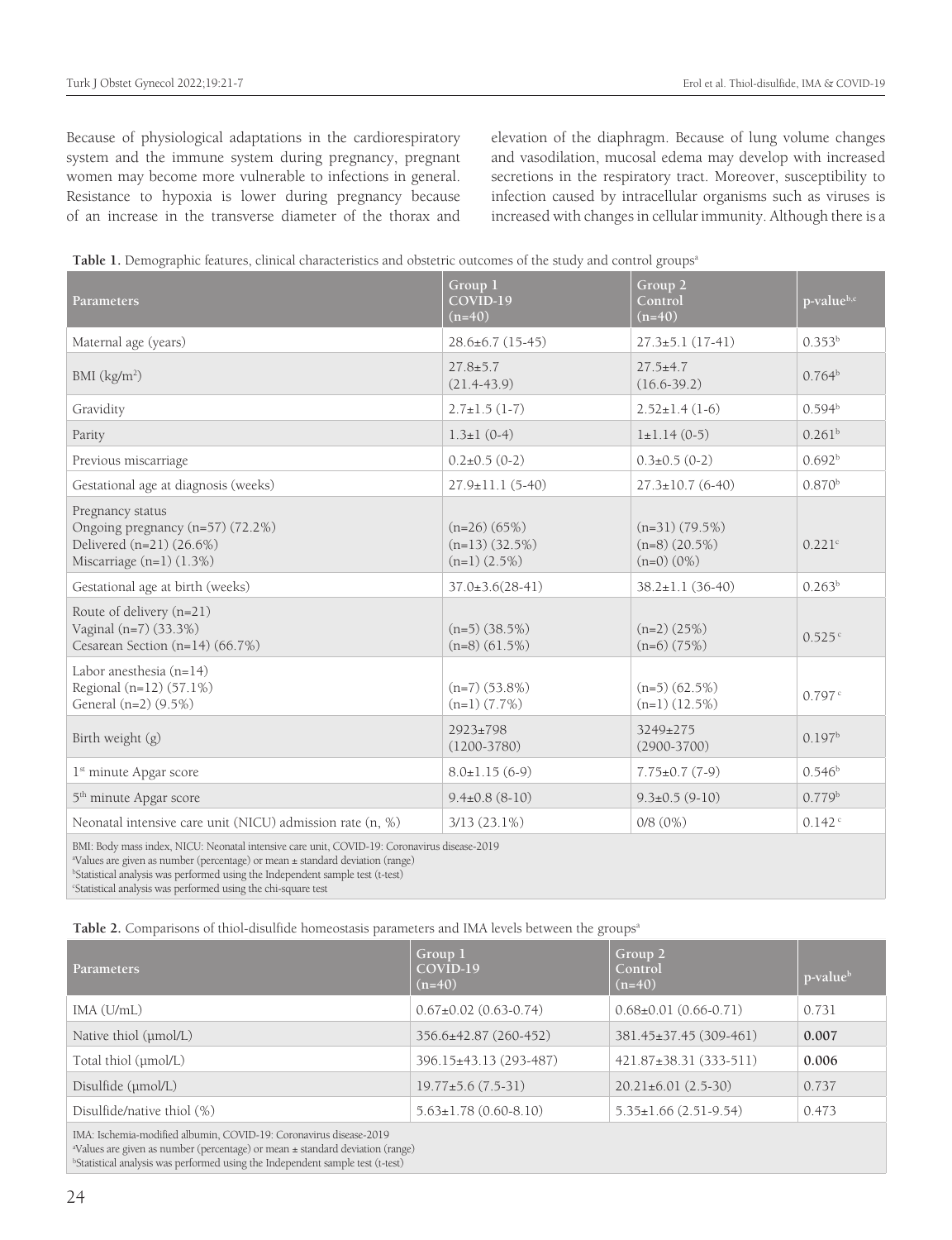lack of data, current literature supports the view that the course of COVID-19 in pregnant women is not different to that of nonpregnant women<sup> $(27)$ </sup>. The most common symptoms in pregnant women are mild or moderate cold/flu-like symptoms<sup>(7,28)</sup>. However, it has also been reported that poor prognosis can also be observed in pregnant women, especially in those with comorbid diseases<sup>(29)</sup>. There have also been reported to be higher rates of obstetric complications such as preterm birth, pre-labour rupture of membranes, pre-eclampsia and cesarean delivery due to fetal distress<sup>(30)</sup>.

Thiols are organic molecules including sulfhydryl groups, which play a critical role in oxidation-reduction reactions and redox balance. Thiols can be oxidized and transformed into disulfides, which may reduce to thiols, thereby maintaining dynamic thiol-disulfide homeostasis. The new automated process improved by Erel and Neselioglu<sup>(8)</sup>, has enabled the measurement of native thiol, total thiol, and disulfide levels. It has been previously reported that disulfide levels are increased in inflammatory diseases and are decreased in malignant diseases<sup>(31)</sup>. Therefore, it has been stated that the increase in disulfide concentrations is related to OS and the increase in native thiol levels could be a marker of a reaction to the oxidative environment<sup>(9,32)</sup>.

**Table 3.** Comparisons of laboratory parameters between the groupsa

Any disturbance in the thiol-disulfide balance dissuades viruses from entering target cells. Alterations in pH and the reduction of the disulfide viral spike protein to thiol molecules restore these conformational modifications. Under severe OS, the cell surface receptor ACE-2 and receptorbinding domain of the penetrating viral spike protein can be present in the oxidant model with mostly disulfide bonds. In a computational analysis, the absence of a reducing medium under OS caused the viral protein to bind significantly to the cell surface ACE-2, and the reduction of all disulfides to sulfhydryl groups entirely disrupted the process of the SARS-CoV-2 spike protein binding to  $ACE-2^{(12)}$ . In a recent study evaluating thiol status in patients with COVID-19 infection, thiol levels were found to be significantly lower in 517 COVID-19-positive patients compared to the control group (n=70). It has also been reported that these low thiol levels were correlated with the severity of COVID-19 (area under the curve: 0.949, sensitivity 98.6%, specificity 80.4%). Therefore, it was concluded that thiol status could be a potential biomarker for prediction of the severity of  $COVID-19<sup>(11)</sup>$ . In this study, a similar decrease in native thiol and total thiol concentrations was observed in the COVID-19 group, consistent with findings in the literature.

| <b>Parameters</b>                              | Group 1<br>COVID-19<br>$(n=40)$     | Group <sub>2</sub><br>Control<br>$(n=40)$ | p-value <sup>b</sup> |
|------------------------------------------------|-------------------------------------|-------------------------------------------|----------------------|
| Hb (g/dL)                                      | $11.44 \pm 1.33$<br>$(8.3-14.1)$    | $11.96 \pm 1.21$<br>$(9.7 - 14.7)$        | 0.461                |
| Hct (%)                                        | $35.03 \pm 3.56$<br>$(26.9 - 43.8)$ | $36.65 \pm 3.65$<br>$(28.6 - 44.0)$       | 0.048                |
| Leukocyte (10 <sup>3</sup> /mm <sup>3</sup> )  | 11146.75±1423.15 (4900-21600)       | 8562.00±1927.65 (3630-12420)              | < 0.001              |
| Neutrophil (10 <sup>3</sup> /mm <sup>3</sup> ) | 6151.00±1504.32 (2610-9940)         | 4686.25±1953.22 (1810-10580)              | < 0.001              |
| Lymphocyte (10 <sup>3</sup> /mm <sup>3</sup> ) | 1146.75±423.15 (490-2160)           | 1710.50±475.79 (770-3230)                 | < 0.001              |
| Neutrophil to lymphocyte ratio                 | $4.66 \pm 2.41 (0.98 - 10.57)$      | $3.79 \pm 1.24$ (1.93-6.79)               | 0.047                |
| Platelet (10 <sup>3</sup> /mm <sup>3</sup> )   | 208.0±720.48 (82-354)               | 241.25±65.66 (147-373)                    | 0.034                |
| $ESR$ (mm/h)                                   | $45.25 \pm 12.01$ (23-73)           | $29.52 \pm 16.58$ (3-66)                  | < 0.001              |
| CRP (mg/dL)                                    | $14.3 \pm 16.6$ (3.1-95)            | $7.0\pm9.9(0.4-64)$                       | 0.020                |
| Procalcitonin (ng/mL)                          | $0.25 \pm 0.17$ (0.03-0.73)         | $0.02\pm0.01(0.01-0.03)$                  | < 0.001              |
| IL-6 $(pg/mL)$                                 | $8.71 \pm 5.42$ (1-19.4)            | $3.71 \pm 1.05$ (1.7-6.1)                 | < 0.001              |
| Ferritin (ng/mL)                               | 28.47±33.44 (5-204)                 | $14.67 \pm 11.05$ (2-43)                  | 0.017                |
| BUN (mmol/mL)                                  | $14.80\pm3.79(9-26)$                | $17.72 \pm 6.71(9 - 41)$                  | 0.019                |
| Creatinine (mg/dL)                             | $0.50\pm0.10$ $(0.29-0.81)$         | $0.48\pm0.08$ (0.30-0.65)                 | 0.347                |
| ALT (IU/L)                                     | $16.67 \pm 5.77$ (9-32)             | $18.92 \pm 15.48$ (8-106)                 | 0.393                |
| AST (IU/L)                                     | $19.37 \pm 9.90(7 - 53)$            | $16.60 \pm 6.64$ (8-43)                   | 0.146                |

ALT: Alanine aminotransferase, AST: Aspartate aminotransferase, BUN: Blood urea nitrogen, COVID-19: Coronavirus disease-2019, CRP: C-reactive protein, ESR: Erythrocyte sedimentation rate, Hb: Hemoglobin, Hct: Hematocrit, IL-6: Interleukin 6, LDH: Lactate dehydrogenase

a Values are given as number (percentage) or mean ± standard deviation (range)

b Statistical analysis was performed using the Independent sample test (t-test)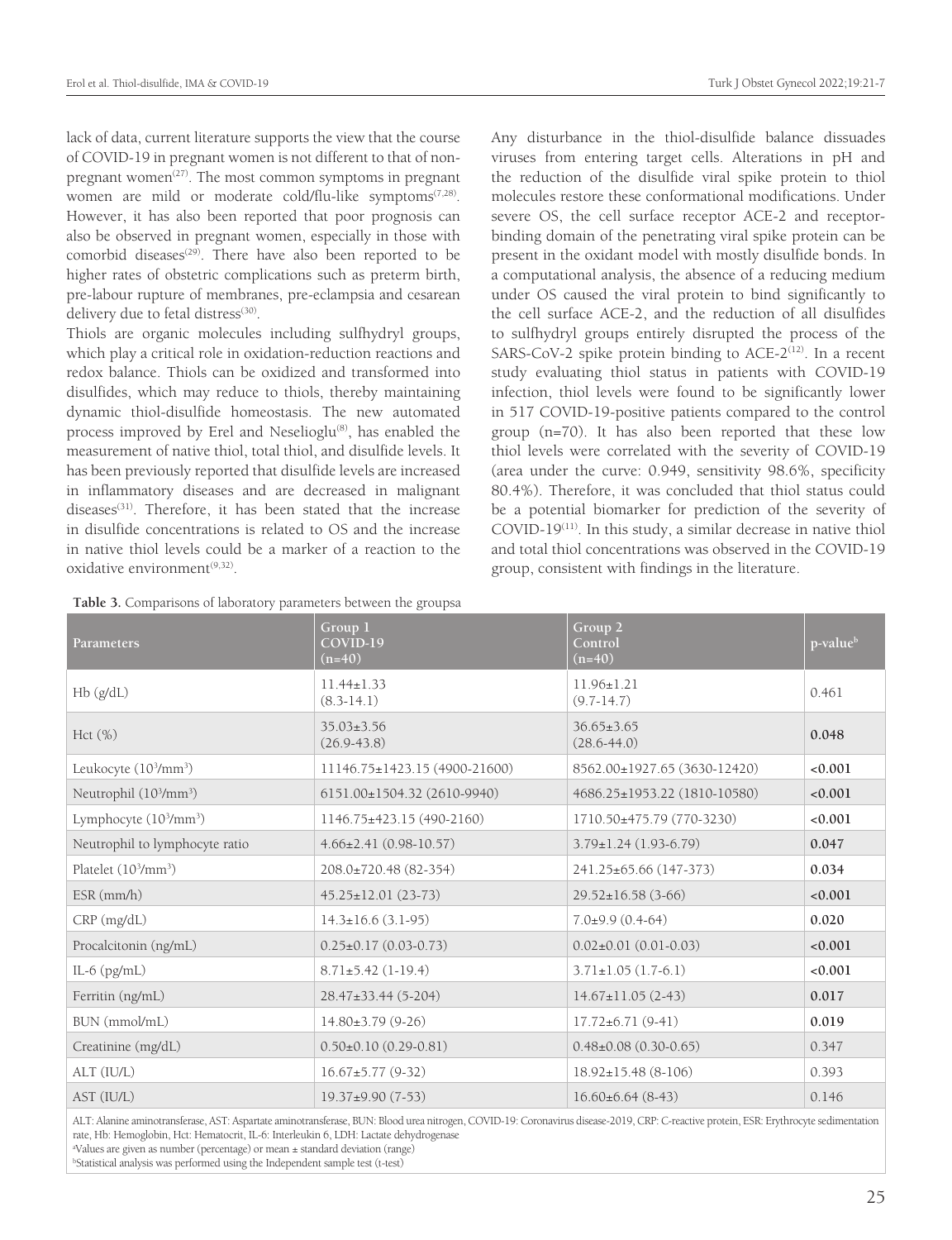IMA is a sensitive biomarker in the identification of suspected myocardial ischemia. OS is triggered by ischemia, resulting in changes in the N-terminal part of albumin, and thus metalbinding cannot occur. Therefore, IMA is an oxidatively altered albumin form that develops a reaction to ROS due to ischemia. There have been reported to be high IMA levels in several clinical pathological conditions when the oxidative status is affected<sup>(9,33)</sup>. Within minutes of the onset of ischemia, the IMA level in the blood begins to rise, reaches a peak within 6 h and maintains a high level for up to 12 hours<sup>(34)</sup>. The fact that no difference was found between maternal serum IMA levels in the current study suggests the presence of underlying non-acute ischemic oxidant processes in COVID-19.

One of the most striking of the COVID-19 laboratory findings is high serum ferritin levels. In this study, high ferritin values were determined in the COVID-19 group. Iron can increase virulence and pro-oxidant responses and contribute to OS in the lungs. Increased molecular iron levels in bronchoalveolar lavage fluid have been demonstrated in patients with ARDS. In viral infections, the presence of extracellular iron in healthy lungs creates a predisposition to oxidative damage and infection<sup>(35)</sup>.

Prevention and treatment strategies for COVID-19 also include supportive antioxidant therapy to reduce OS. Selenium is a cofactor in glutathione peroxidase, and it has been stated that the thiol groups in the virus protein disulfide Isomerase are oxidized by the chemical form, sodium selenite, so that the virus cannot penetrate the healthy cell membrane. Thus, selenite could be used in the fight against the coronavirus pandemic $(36)$ .

#### **Study Limitations**

The strong aspects of this study were the prospective design and the evaluation of a high number of parameters. However, there were also some limitations, primarily the relatively small number of patients, and that the fetal serum thiol-disulfide balance and IMA levels were not evaluated.

#### Conclusion

With the limited data available on the etiopathogenesis of COVID-19, the oxidative status in pregnant women with COVID-19 was evaluated together with the maternal serum thiol-disulfide balance and IMA levels, for the first time in the literature. The results of the study showed that the thiol-disulfide balance had shifted in the oxidant direction. In addition to supporting previous evidence that OS is characterized by ROS and RNS production, these findings demonstrate an antioxidant deficiency in patients with COVID-19 and that ischemic processes are present in the etiopathogenesis of the disease.

## **Ethics**

**Ethics Committee Approval:** This prospective, case-control study was approved by the Ethics Committee of The Republic of Turkey Ministry of Health Ankara City Hospital (E1-20-954). **Informed Consent:** All the pregnant women included in the

study provided informed consent for participation. **Peer-review:** Externally and internally peer-reviewed.

#### **Authorship Contributions**

Supervision: Ö.E., Ö.M.T., D.Ş., Critical Review: H.L.K., D.Ş., Concept: S.A.E., D.Ş., Design: S.A.E., A.T., H.L.K., S.N., D.Ş., Data Collection or Processing: S.A.E., A.T.A., H.S., Analysis or Interpretation: A.T., S.N., Literature Search: S.A.E., A.T., D.Ş., Writing: S.A.E., A.T.A., A.T., S.N., D.Ş.

**Conflict of Interest:** No conflict of interest was declared by the authors.

**Financial Disclosure:** The authors declared that this study received no financial support.

## References

- 1. World Health Organization (WHO) Director-General's remarks at the media briefing on 2019-nCoV on 11 February 2020. Available from: https://www.who.int/director-general/speeches/detail/who-directorgeneral-s-remarks-at-the-media-briefing-on-2019-ncov-on-11 february-2020.
- 2. Dashraath P, Wong JLJ, Lim MXK, Lim LM, Li S, Biswas A, et al. Coronavirus disease 2019 (COVID-19) pandemic and pregnancy. Am J Obstet Gynecol 2020;222:521-31.
- 3. Ashokka B, Loh MH, Tan CH, Su LL, Young BE, Lye DC, et al. Care of the pregnant woman with coronavirus disease 2019 in labor and delivery: anesthesia, emergency cesarean delivery, differential diagnosis in the acutely ill parturient, care of the newborn, and protection of the healthcare personnel. Am J Obstet Gynecol 2020;223:66-74.
- 4. Ntyonga-Pono MP. COVID-19 infection and oxidative stress: an under-explored approach for prevention and treatment? Pan Afr Med J 2020;35(Suppl 2):12.
- 5. Erol SA, Tanacan A, Anuk AT, Tokalioglu EO, Biriken D, Keskin HL, et al. Evaluation of maternal serum afamin and vitamin E levels in pregnant women with COVID-19 and its association with composite adverse perinatal outcomes. J Med Virol 2021;93:2350-8.
- 6. Schoots MH, Gordijn SJ, Scherjon SA, van Goor H, Hillebrands JL. Oxidative stress in placental pathology. Placenta 2018;69:153-61.
- 7. Rasmussen SA, Smulian JC, Lednicky JA, Wen TS, Jamieson DJ. Coronavirus Disease 2019 (COVID-19) and pregnancy: what obstetricians need to know. Am J Obstet Gynecol 2020;222:415-26.
- 8. Erel O, Neselioglu S. A novel and automated assay for thiol/disulphide homeostasis. Clin Biochem 2014;47:326-32.
- 9. Erol SA, Tanacan A, Altinboga O, Ozturk FH, Ozgu BS, Tasci Y, et al. Evaluation of Fetal Serum Thiol/Disulfide Homeostasis and Ischemia-Modified Albumin Levels in Fetal Distress. Fetal Pediatr Pathol 2020:10. doi:10.1080/15513815.2020.1831662
- 10. Eroglu H, Turgal M, Senat A, Karakoc G, Neselioglu S, Yucel A. Maternal and fetal thiol/disulfide homeostasis in fetal growth restriction. J Matern Fetal Neonatal Med 2021;34:1658-65.
- 11. Erel Ö, Neşelioğlu S, Ergin Tunçay M, Fırat Oğuz E, Eren F, Akkuş MS, et al. A sensitive indicator for the severity of COVID-19: thiol. Turk J Med Sci 2021;51:921-8.
- 12. Hati S, Bhattacharyya S. Impact of Thiol-Disulfide Balance on the Binding of Covid-19 Spike Protein with Angiotensin-Converting Enzyme 2 Receptor. ACS Omega 2020;5:16292-8.